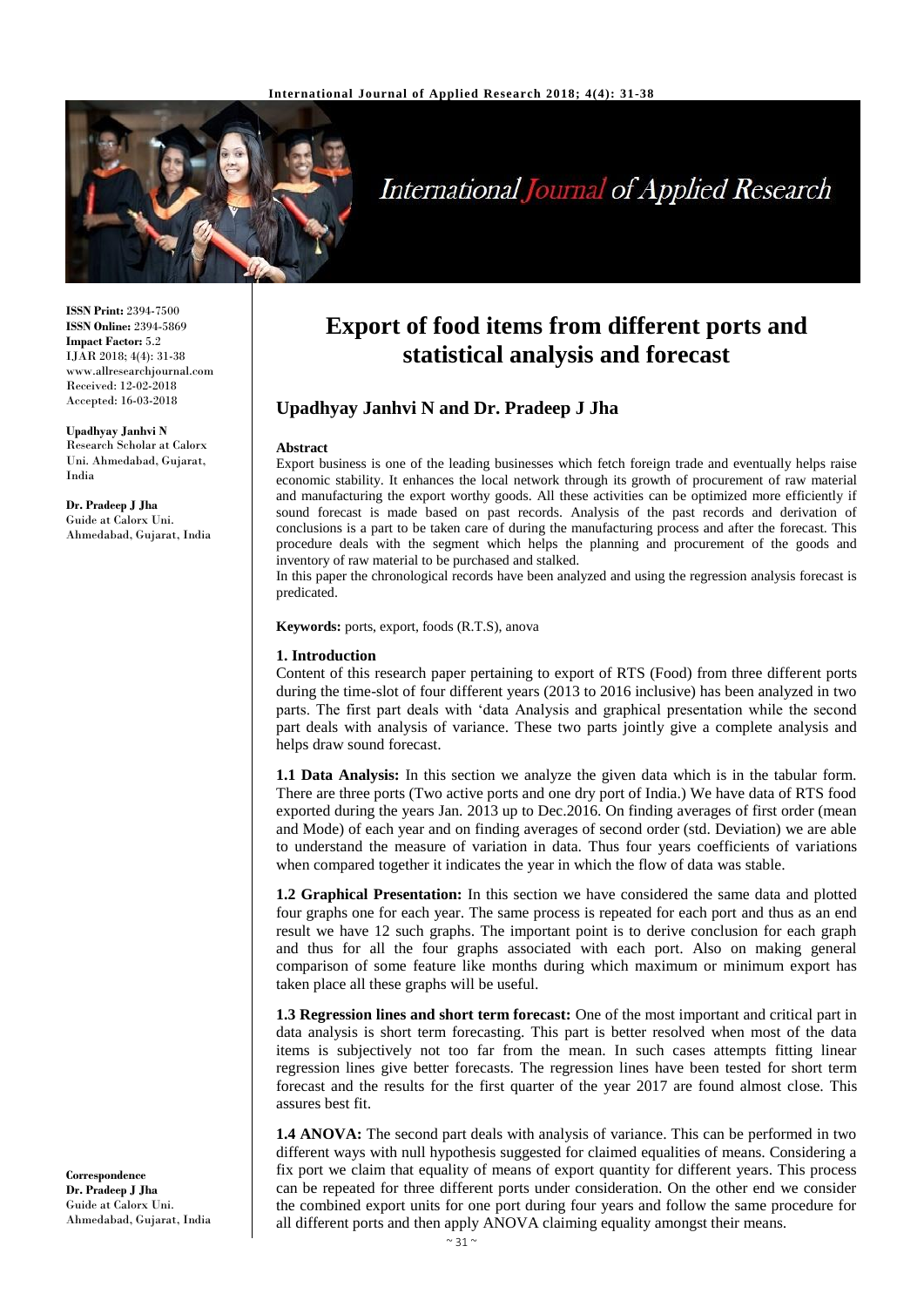**2. Tables, graphs, and derivations:** In this section we give the primary export data from each port during the four years and find some basic measures likely to be used for further

work to be followed.

#### **2.1 Export in terms of '000 units Port: Mundra**

|                   | X1       | X <sub>2</sub> | X <sub>3</sub> | X4        |
|-------------------|----------|----------------|----------------|-----------|
|                   | 2013     | 2014           | 2015           | 2016      |
| January           | 210      | 127            | 171            | 465       |
| Feb               | 190      | 199            | 174            | 661       |
| March             | 122      | 154            | 136            | 692       |
| Apr               | 456      | 195            | 357            | 728       |
| May               | 290      | 172            | 503            | 689       |
| June              | 150      | 195            | 530            | 619       |
| July              | 239      | 172            | 576            | 646       |
| Aug               | 431      | 172            | 702            | 711       |
| Sep               | 689      | 171            | 672            | 553       |
| Oct               | 365      | 144            | 441            | 674       |
| <b>Nov</b>        | 457      | 192            | 558            | 320       |
| Dec               | 140      | 141            | 605            | 150       |
| $\Sigma$ x(Total) | 3739     | 2034           | 5425           | 6908      |
| monthly avg.      | 311.5833 | 169.5          | 452.0833       | 575.66667 |
| S.D               | 164.288  | 22.74313       | 190.3621       | 171.0245  |
| C.V               | 1.8965   | 7.4528         | 2.3748         | 3.3659    |
| Grand total       |          |                | 18106          |           |
| Grand avg.        | 377.2083 |                |                |           |

**(Table no. 2.1(a))**

# **Graphical presentation Export**



# **2.1.1 Considering the graphs for different year, we initially derive the following points described below. Port Mundra**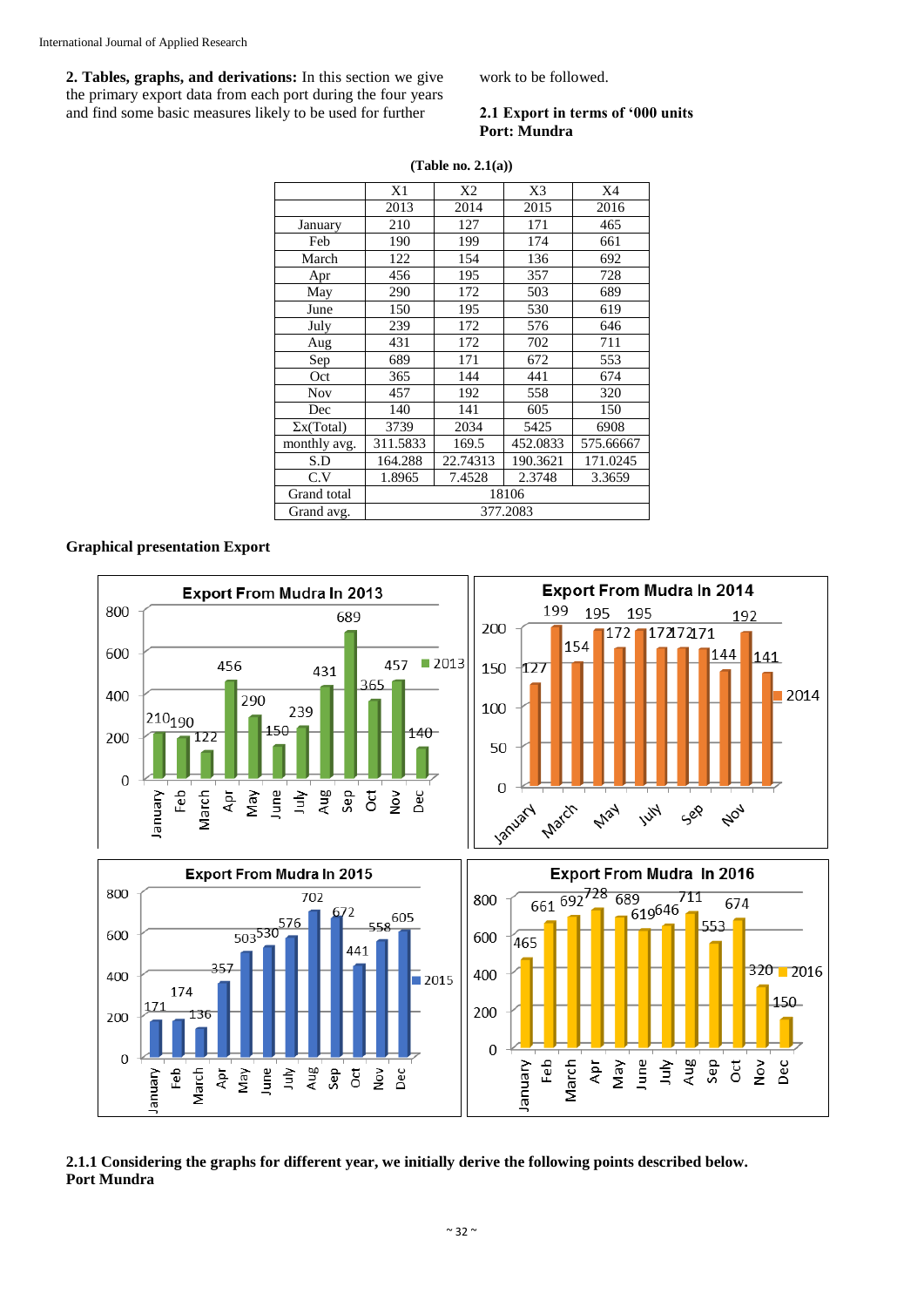| Year | <b>Maximum Export (Months)</b> | <b>Minimum Export (Months)</b> |
|------|--------------------------------|--------------------------------|
| 2013 | September                      | March                          |
| 2014 | Feb, May, July, Nov.           | Jan.                           |
| 2015 | August, Sept.                  | March                          |
| 2016 | April, August                  | December                       |

# **General observations**

- 1. Export amount rises during the second half of the year while about the first quarter of a year it declines.
- 2. From the year 2013 the total export figures exhibit rising trend.

**2.2 Export in terms of '000 units Total export food items from Nahva-sheva**

|                    | <b>X1</b>   | X2       | X3       | <b>X4</b> |
|--------------------|-------------|----------|----------|-----------|
|                    | 2013        | 2014     | 2015     | 2016      |
| January            | 100         | 70       | 230      | 70        |
| Feb                | 40          | 30       | 229      | 44        |
| March              | 124         | 99       | 230      | 72        |
| Apr                | 55          | 158      | 102      | 68        |
| May                | 78          | 156      | 181      | 70        |
| June               | 40          | 60       | 110      | 70        |
| July               | 58          | 60       | 118      | 145       |
| Aug                | 250         | 103      | 231      | 148       |
| Sep                | 230         | 116      | 221      | 231       |
| Oct                | 102         | 152      | 153      | 95        |
| <b>Nov</b>         | 44          | 144      | 30       | 35        |
| Dec                | 147         | 174      | 116      | 100       |
| $\Sigma$ x (Total) | 1268        | 1322     | 1951     | 1148      |
| monthly avg.       | 105.6667    | 110.1667 | 162.5833 | 95.666667 |
| S.D                | 68.5642     | 45.3152  | 64.6767  | 52.5663   |
| C.V                | 1.5411      | 2.4311   | 2.5137   | 1.8199    |
| Grand total        |             |          | 5689     |           |
| Grand avg. (mean)  | 118.5208333 |          |          |           |

# **Table 2.2(a)**

# **Graphical presentation of export**



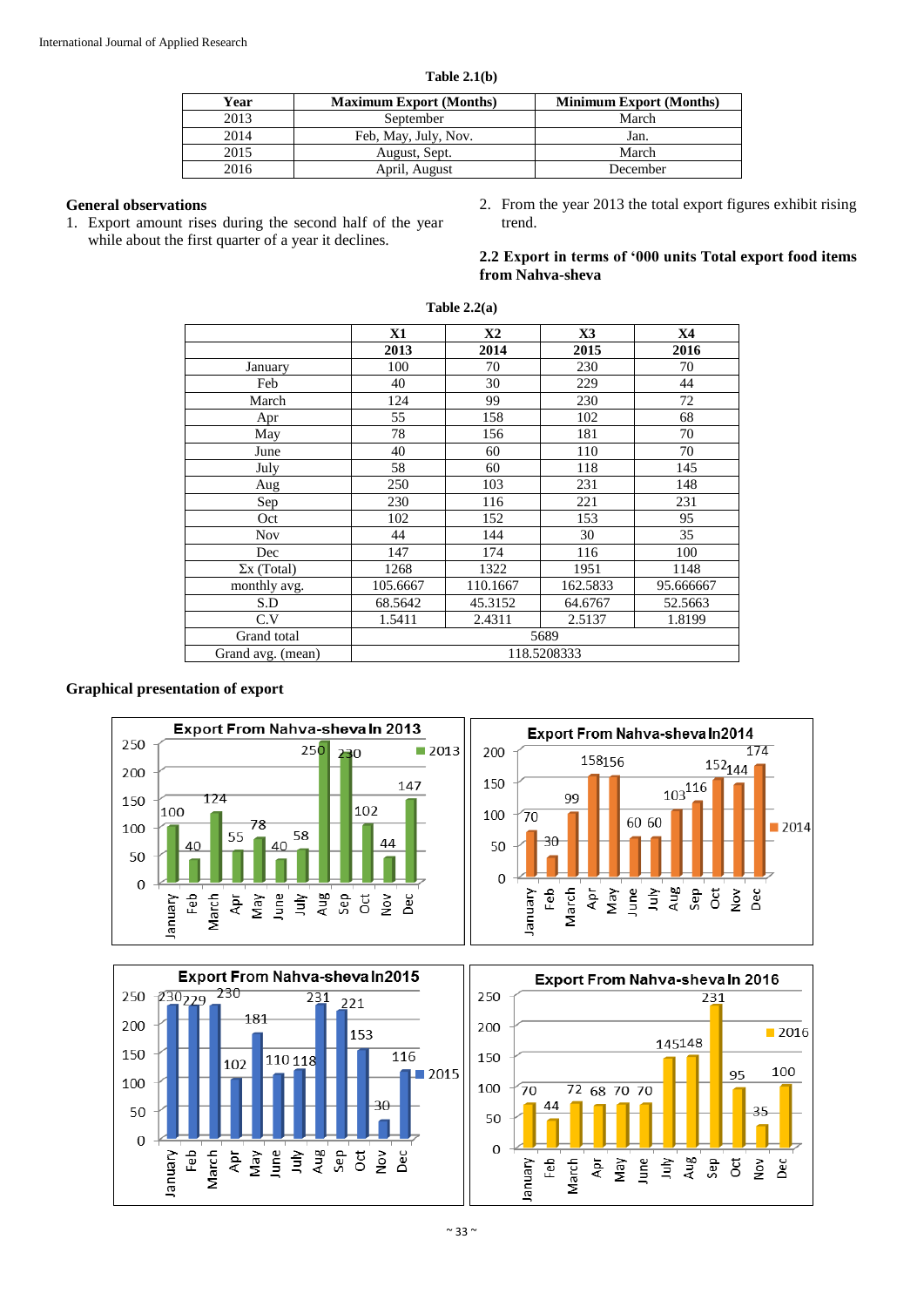# **2.2.1 Considering the graphs for different year, we initially derive the following points described below.**

**Table 2.2(b):** Port Nahva sheva

| Year | <b>Maximum Export (Months)</b> | <b>Minimum Export (Months)</b> |
|------|--------------------------------|--------------------------------|
| 2013 | August                         | February, June                 |
| 2014 | December                       | February                       |
| 2015 | August                         | November                       |
| 2016 | September                      | November                       |

# **General observations**

- 1. Export amount rises during the second half of the year while in the months February and November it shows declining trend.
- 2. During these years the export units from Nahva Sheva port exhibits fluctuating trend.

#### **2.3 Export in terms of '000 units**

|                   | X1          | X2      | X3      | <b>X4</b> |
|-------------------|-------------|---------|---------|-----------|
|                   | 2013        | 2014    | 2015    | 2016      |
| January           | 900         | 766     | 907     | 1073      |
| Feb               | 1020        | 965     | 856     | 1276      |
| March             | 1145        | 860     | 838     | 1065      |
| Apr               | 967         | 753     | 711     | 1094      |
| May               | 458         | 702     | 820     | 988       |
| June              | 1230        | 934     | 872     | 1205      |
| July              | 1126        | 944     | 816     | 1088      |
| Aug               | 549         | 909     | 977     | 613       |
| Sep               | 789         | 991     | 1201    | 723       |
| Oct               | 1000        | 827     | 1200    | 564       |
| <b>Nov</b>        | 769         | 824     | 799     | 602       |
| Dec               | 1129        | 907     | 1006    | 927       |
| $\Sigma$ x(Total) | 11082       | 10382   | 11003   | 11218     |
| monthly avg.      | 923.5       | 865.166 | 916.916 | 934.833   |
| S.D.              | 231.43      | 87.8643 | 147.287 | 236.96    |
| C.V.              | 3.99        | 9.84    | 6.2253  | 3.9451    |
| Grand total       |             |         | 43685   |           |
| Grand avg.        | 910.1041667 |         |         |           |

**Table 2.3(a):** Total export food items from Noida-Dadri

#### **Graphical presentation of export**





 $\begin{array}{r} \n 723 \\
\hline\n 613 \n \end{array}$ 

 $\blacksquare$  2016

927

,<br>564<sup>602</sup>



 $\sim$  34  $\sim$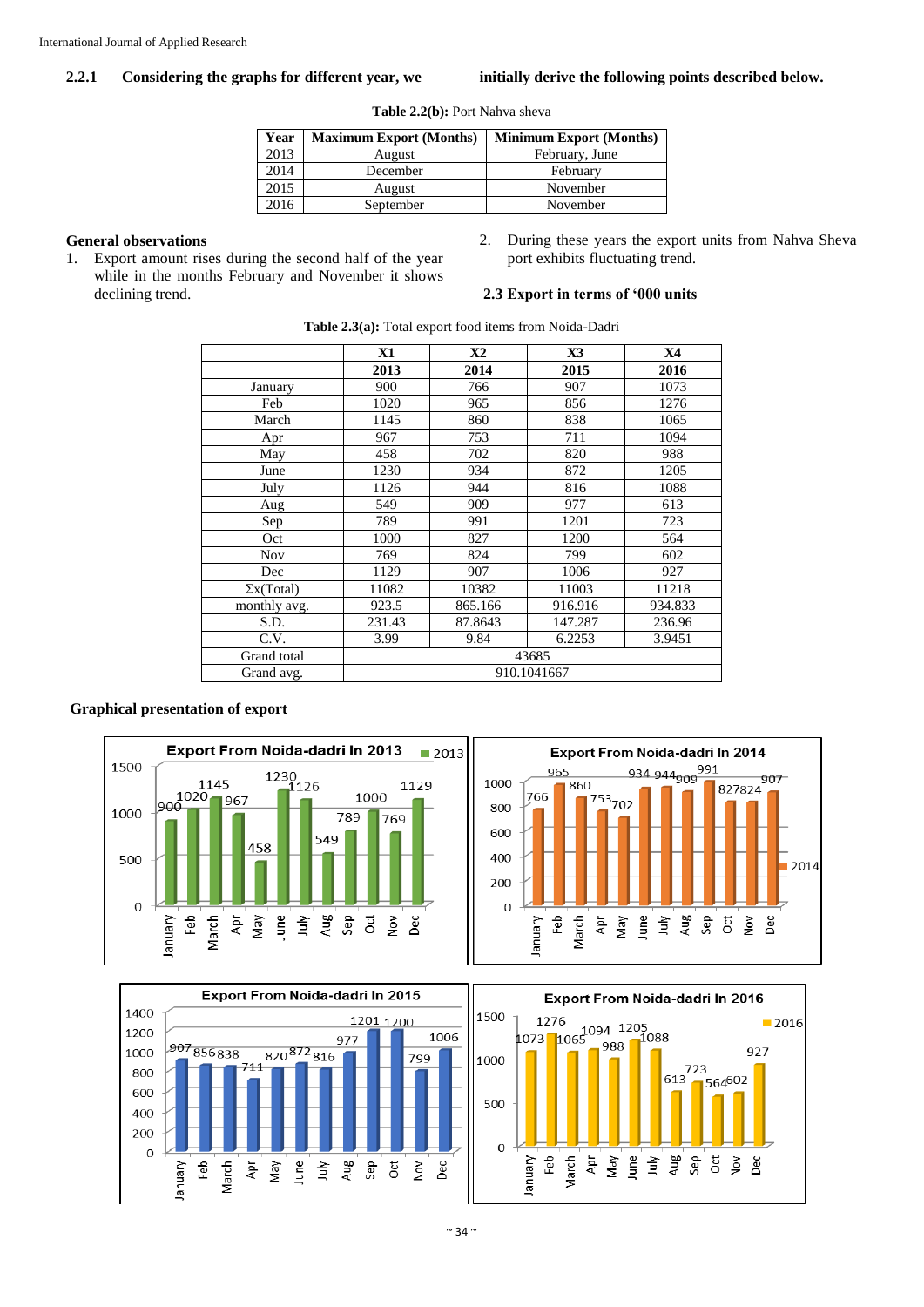## **2.3.1 Considering the graphs for different year, we initially derive the following points described below.**

| Year | <b>Maximum Export (Months)</b> | <b>Minimum Export (Months)</b> |
|------|--------------------------------|--------------------------------|
| 2013 | June                           | May                            |
| 2014 | September                      | May                            |
| 2015 | September                      | April                          |
| 2016 | February                       | October                        |

#### **Table 2.3(b):** Port Mundra

#### **General observations**

- 1. Export amount rises during the second half of the year while in the months April and May it shows declining trend.
- 2. From the year 2013 the total export figures indicates approximately steady trend.

**3. Linear equations:** The main purpose of most of the statistical activities is analysis and making future projections. The study of the different export data (dependent variable) of RTS in different years (independent variable), on assumptions of linearity, can be mathematically be correlated using regression equations as shown below.

# **3.1 Export units from Mundra port**

**Table 3.1**

| Year(x)       | Average $(Y)$      | <b>XY</b>          | $\mathbf{X}^{\mathbf{2}}$ |
|---------------|--------------------|--------------------|---------------------------|
|               | 311.58             | 311.58             |                           |
|               | 169.5              | 339                |                           |
|               | 452.08             | 1356.24            |                           |
|               | 575.66             | 2302.64            | 16                        |
| AVG.          | 377.205            |                    |                           |
| S.D           | 152.019            |                    |                           |
| $\Sigma = 10$ | $\Sigma = 1508.82$ | $\Sigma = 4309.46$ | $\Sigma = 30$             |

Here, we can use liner trend (Normal equations) equation y  $=$  a + b X then.

 $\Sigma = 4a + b$   $\Sigma = a \Sigma + b \Sigma^2$ 

i.e.  $1508.82 = 4a + 10b$  … (1)  $4309.46 = 10a + 30b$  (2)

On solving the equations 1 and 2 and get the value of a and b then,

 $a = 108.5$  and  $b = 107.482$ 

This makes the forecasting regression equation as  $v= 108.5$  $+ 107.482x(3)$ 

This equation, to a certain extent, be used for forecasting activities. We take  $x=5$  in order to make average forecast for the next year 2017.

For  $x = 5$  we have  $Y = 108.5 + 107.482(5) = 645.91$  units.

On comparison with the mean observations of the previous years, generally observing increasing trend, the forecast figure confirms the same.

We use the above linear trend equation to find the forecast of the export for the year 2017 ( $x = 5$ ). Putting  $x = 5$  in the above equation we get export forecast for the year 2017; Y  $= 645.91$  units (4)

In the next part we find the probable validity of the prediction. We use the mean and standard deviation. Mean =  $X = 377.2$ , Std. deviation =  $S = 152$  units.

**Assuming normality in discrete variate, the said range groups are as follows.**

 $[X - S, X + S] =$ 

 $[X + 2 S, X + 2S] = [377.2 - 2 \times 152, 377.2 + 2 \times 152] = [73.2,$ 681.2]

The prediction  $= 645.91$  which falls in the above range and hence probable assurance is 95%.

This way we may continue for the recurrence predictions also. This signifies the correctness of regression line.

## **3.2 Export units from Nahva sheva port**

**Table 3.2**

| Year(x)       | Average $(Y)$     | $\mathbf{X} \mathbf{Y}$ | $\mathbf{v}$ 2 |
|---------------|-------------------|-------------------------|----------------|
|               | 105.66            | 105.66                  |                |
|               | 110.16            | 220.32                  |                |
|               | 162.58            | 487.74                  |                |
|               | 95.66             | 382.64                  | 16             |
| $\Sigma = 10$ | $\Sigma = 474.06$ | $\Sigma = 1196.36$      | $\Sigma = 30$  |

Here, we can use liner trend equation  $y = a + bX$  then,

 $\Sigma = 4a + b$   $\Sigma = a \Sigma + b \Sigma^2$ 

i.e.  $474.06 = 4a + 10b$  ……….. (1)

1196.36 = 10a + 30b ………………. (2)

To solve the equations 1 and 2 and get the value of a and b then,

 $a = 112.91$  and  $b = 2.242$  and

This makes the forecasting regression equation as  $y = 112.91$  $+2.242x(3)$ 

This equation, to a certain extent, be used for forecasting activities. We take  $x = 5$  in order to make average forecast for the next year 2017.

For  $x = 5$  we have  $Y = 112.91 + 2.242(5) = 124.12$  units.

On comparison with the mean observations of the previous years, generally observing increasing trend, the forecast figure confirms the same.

We use the above linear trend equation to find the forecast of the export for the year 2017 ( $x = 5$ ). Putting  $x = 5$  in the above equation we get export forecast for the year 2017; Y  $= 124.12$  units

#### **3.3 Export units from Noida dadri port**

**Table 3.3**

| Year(x)       | Average $(Y)$      | X Y               |               |
|---------------|--------------------|-------------------|---------------|
|               | 923.5              | 923.5             |               |
|               | 865.16             | 1730.32           |               |
|               | 916.92             | 2750.76           |               |
|               | 934.83             | 3739.32           |               |
| $\Sigma = 10$ | $\Sigma = 3640.41$ | $\Sigma = 9143.9$ | $\Sigma = 30$ |

Here, we can use liner trend equation  $y = a + bX$  then,  $\Sigma = 4a + b$   $\Sigma = a \Sigma + b \Sigma^2$ i.e.  $3640.41 = 4a + 10b$  (1)

$$
9143.9 = 10a + 30b \tag{2}
$$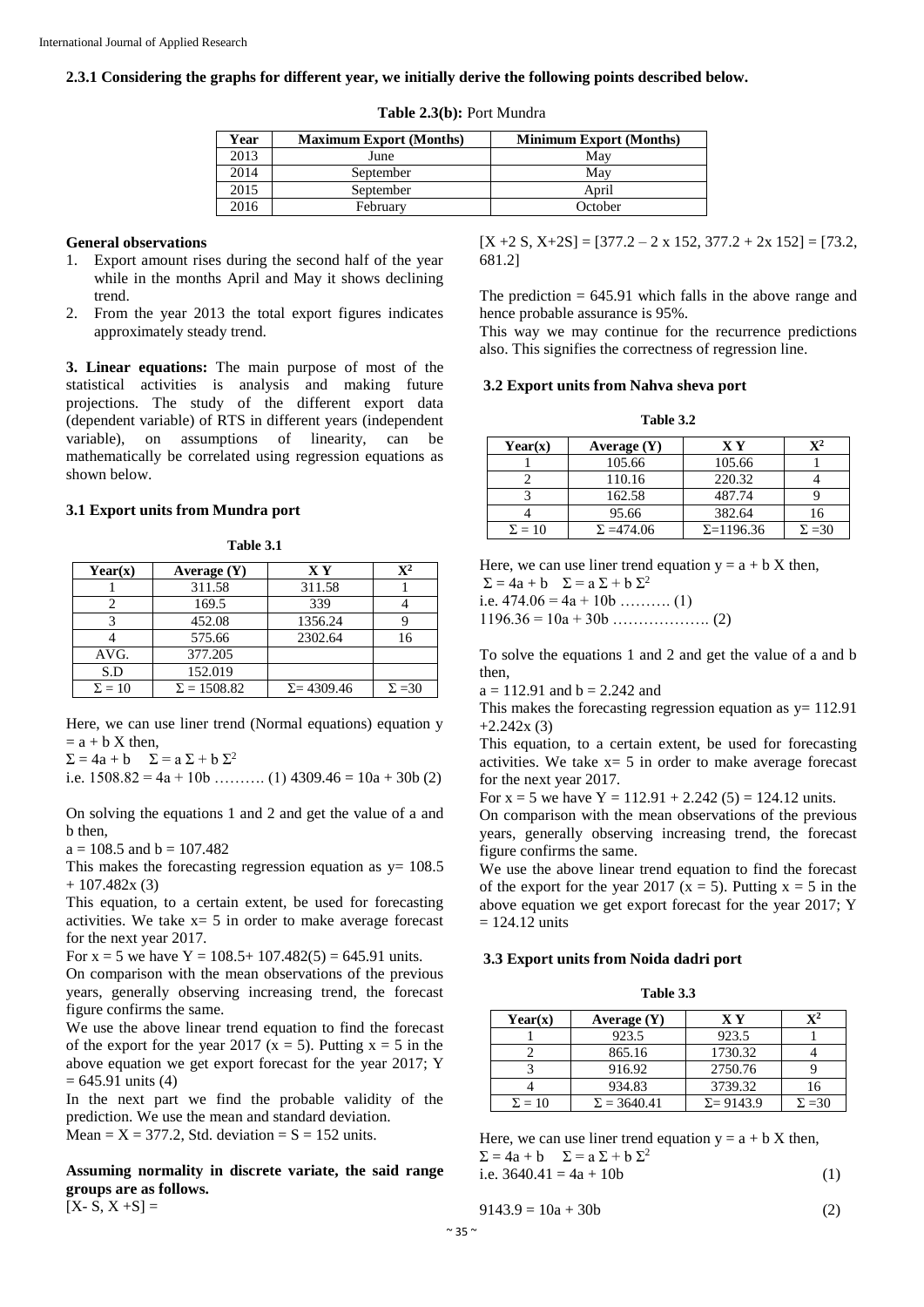To solve the equations 1 and 2 and get the value of a and b then,

 $a = 888.66$  and  $b = 8.575$ 

This makes the forecasting regression equation as  $y = 888.66$  $+8.575x(3)$ 

This equation, to a certain extent, be used for forecasting activities. We take  $x = 5$  in order to make average forecast for the next year 2017.

For  $x = 5$  we have  $Y = 888.66 + 8.575(5) = 931.535$  units.

On comparison with the mean observations of the previous years, generally observing increasing trend, the forecast figure confirms the same.

We use the above linear trend equation to find the forecast of the export for the year 2017 ( $x = 5$ ). Putting  $x = 5$  in the

above equation we get export forecast for the year 2017; Y = 931.535 units

# **4.1 Export of frozen food from Mundra port: Hypothesis:**

Ho: The mean export units do not differ significantly. (That there is no difference in the mean export units in the export activities of these years

H1: The mean of export units differ.

(In case if there is at all a small amount of variations then it can be contributed to sampling fluctuations and occasional skips in primary data.) Level of significance 0.05

**Table 4.1(a)**

|           | 2013    | 2014                | 2015    | 2016    | <b>Total</b> |
|-----------|---------|---------------------|---------|---------|--------------|
| January   | 210     | 127                 | 171     | 465     | 973          |
| February  | 190     | 199                 | 174     | 661     | 1224         |
| March     | 122     | 154                 | 136     | 692     | 1104         |
| April     | 456     | 195                 | 357     | 728     | 1736         |
| May       | 290     | 172                 | 503     | 689     | 1654         |
| June      | 150     | 195                 | 530     | 619     | 1494         |
| July      | 239     | 172                 | 576     | 646     | 1633         |
| August    | 431     | 172                 | 702     | 711     | 2016         |
| September | 689     | 171                 | 672     | 553     | 2085         |
| October   | 365     | 144                 | 441     | 674     | 1624         |
| November  | 457     | 192                 | 558     | 320     | 1527         |
| December  | 140     | 141                 | 605     | 150     | 1036         |
| Total     | 3739    | 2034                | 5425    | 6908    | 18106        |
|           |         | <b>Square table</b> |         |         |              |
| January   | 44100   | 16129               | 29241   | 216225  | 305695       |
| February  | 36100   | 39601               | 30276   | 436921  | 542898       |
| March     | 14884   | 23716               | 18496   | 478864  | 535960       |
| April     | 207936  | 38025               | 127449  | 529984  | 903394       |
| May       | 84100   | 29584               | 253009  | 474721  | 841414       |
| June      | 22500   | 38025               | 280900  | 383161  | 724586       |
| July      | 57121   | 29584               | 331776  | 417316  | 835797       |
| August    | 185761  | 29584               | 492804  | 505521  | 1213670      |
| September | 474721  | 29241               | 451584  | 305809  | 1261355      |
| October   | 133225  | 20736               | 194481  | 454276  | 802718       |
| November  | 208849  | 36864               | 311364  | 102400  | 659477       |
| December  | 19600   | 19881               | 366025  | 22500   | 428006       |
| Total     | 1488897 | 350970              | 2887405 | 4327698 | 9054970      |

 $N = 48$ ,  $C.F = 56829734.1$ 

Total Sum of Squares =  $C.F = 9054970 - 6829734.1=$ 2225236

S.S due to various years =  $-C.F = 7939031 - C.F =$ 1109296

Error sum of square  $=$  T.S.S  $-$  S.S.C  $=$  1115940

#### **Anova Table**

**Table 4.1(b)**

| Source of<br>variation      | D.<br>F | S.S     | M.S.S<br>(S.S/D.F) | F. Cal       | F.<br>Tab |
|-----------------------------|---------|---------|--------------------|--------------|-----------|
| S.S due to<br>various years | 3       | 1109296 | 369765.333         | 14.579<br>35 | 2.81      |
| Error                       | 44      | 1115940 | 25362.2727         |              |           |
| Total                       |         | 2225236 |                    |              |           |

From the table, the value of F at 5% level of significance is 2.81

Since, the calculated value of F for different years is 14.57935.

Since calculated value is more than the table value it false a rejection region and hence; Null hypothesis  $H_0$  is rejected. So we accept the alter native hypothesis accepted the mean export differ significantly.

#### **4.2 Export of frozen food from Nahva sheva port**

In the same way export of frozen food from Nahva sheva port, the data are shown in table no 2.2 (a).

**Hypothesis:** H<sub>o:</sub> The mean export units do not differ significantly.

(That there is no difference in the mean export units in the export activities of these years

H1: The mean of export units differ.

(In case if there is at all a small amount of variations then it can be contributed to sampling fluctuations and occasional skips in primary data.)

Level of significance 0.05

Then,  $N = 48$ ,  $C.F = 674265.02$ 

Total Sum of Squares =  $C.F = 871061 - 674265.02$ 196796

S.S due to various years  $= -C.F = 32386.06$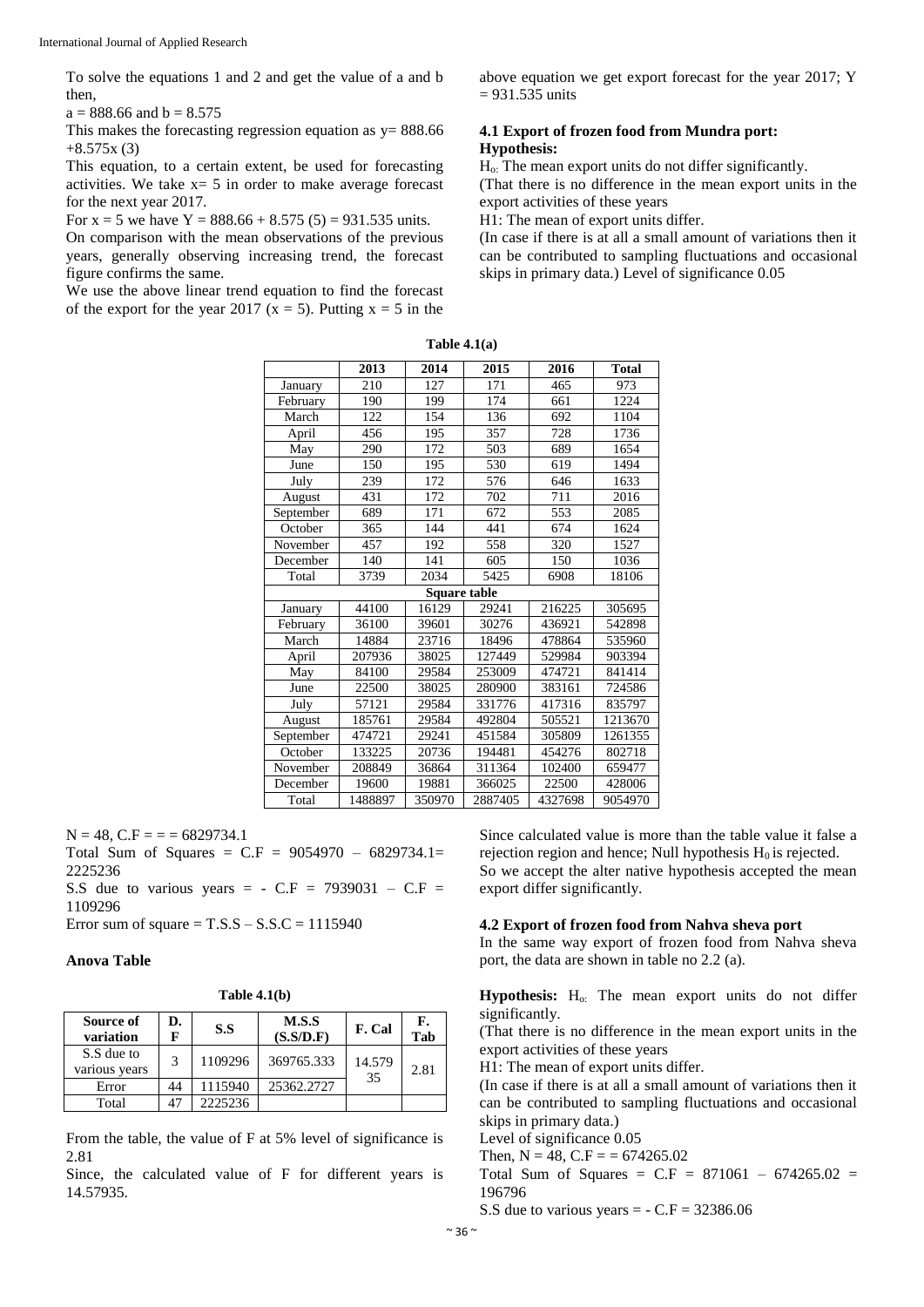Error sum of square = T.S.S – S.S.C = 164409.9 **Anova Table**

#### **Table 4.2(a)**

| <b>Source of variation</b> | D.F | S.S      | M.S.S(S.S/D.F) | F. Cal   | F. Tab |
|----------------------------|-----|----------|----------------|----------|--------|
|                            |     |          |                |          |        |
| S.S due to various years   |     | 32386.06 | 10795.3533     | 2.889093 | 2.81   |
| Error                      | 44  | 164409.9 | 3736.58864     |          |        |
| Total                      | 47  | 196796   |                |          |        |

From the table, the value of F at 5% level of significance is 2.81

Since, the calculated value of F for different years is 2.889093

Since calculated value is more than the table value it false a rejection region and

Hence; Null hypothesis  $H_0$  is rejected.

So we accepted the alternative hypothesis accepted the mean export differ significantly.

#### **4.3 Export of frozen food from Noida dadri port**

In the same way export of frozen food from Noida dadri port, the data are shown in table no. 2.3(a).

Hypothesis: H<sub>o:</sub> The mean export units do not differ significantly.

(That there is no difference in the mean export units in the export activities of these years

H1: The mean of export units differ.

(In case if there is at all a small amount of variations then it can be contributed to sampling fluctuations and occasional skips in primary data.) Level of significance 0.05

Then,  $N = 48$ ,  $C.F = 39757901$ 

Total Sum of Squares =  $C.F = 41461743 - 39757901 =$ 1703842

S.S due to various years  $= -C.F = 34281.23$ 

Error sum of square  $=$  T.S.S  $-$  S.S.C  $=$  1669561

#### **Anova Table**

| <b>Source of variation</b> | D.F | S.S      | M.S.S(S.S/D.F) | F. Cal   | F. Tab |
|----------------------------|-----|----------|----------------|----------|--------|
| S.S due to various years   |     | 34281.23 | 11427.0767     | 0.301152 | 2.81   |
| Error                      | 44  | 1669561  | 37944.5682     |          |        |
| Total                      | 47  | 1703842  |                |          |        |

From the table, the value of F at 5% level of significance is 2.81

Since, the calculated value of F for different years is 0.301152.

Since calculated value is less than the table value. Hence; Null hypothesis  $H_0$  is accepted.

#### **4.4 Averages of various ports**

|              | 2013      | 2014     | 2015     | 2016     | <b>Total</b> |  |
|--------------|-----------|----------|----------|----------|--------------|--|
| Mundra       | 311.5833  | 169.5    | 452.08   | 575.66   | 1508.823     |  |
| Nahva sheva  | 105.66    | 110.16   | 162.58   | 95.66    | 474.06       |  |
| Noida dadri  | 923.5     | 865.17   | 916.91   | 934.83   | 3640.41      |  |
| Total        | 1340.7433 | 1144.83  | 1531.57  | 1606.15  | 5623.29      |  |
| Square table |           |          |          |          |              |  |
| Mundra       | 97084.15  | 28730.25 | 204376.3 | 331384.4 | 661575.2     |  |
| Nahva sheva  | 11164.04  | 12135.23 | 26432.26 | 9150.836 | 58882.35     |  |
| Noida dadri  | 852852.3  | 748519.1 | 840723.9 | 873907.1 | 3316002      |  |
| Total        | 961100.4  | 789384.6 | 1071533  | 1214442  | 4036460      |  |

**Hypothesis:** Ho: The mean export units do not differ significantly.

(That there is no difference in the mean export units in the export activities of these years.

H1: The mean of export units differ.

(In case if there is at all a small amount of variations then it can be contributed to sampling fluctuations and occasional skips in primary data.) Level of significance 0.05

 $N = 3*4 = 12$ ,  $C.F = 14.635115.87$ Total Sum of Squares =  $C.F = 4036457.91 - 2635115.87 =$ 1401341 S.S due to various years =  $-C.F = 2677884 - C.F =$ 42765.31

Error sum of square  $=$  T.S.S  $-$  S.S.C  $=$  1358576

# **Anova Table**

| <b>Source of variation</b> | D.F | S.S      | M.S.S(S.S/D.F) | Cal      | . Tab |
|----------------------------|-----|----------|----------------|----------|-------|
| S.S due to various years   |     | 42765.31 | 14255.1033     |          |       |
| Error                      |     | 1358576  | 169822         | 0.083941 | 4.07  |
| Total                      |     | 1401341  |                |          |       |

From the table, the value of F at 5% level of significance is 4.07

Since, the calculated value of F for different years is 0.0839. Since calculated value is less than the table value. Hence; Null hypothesis  $H_0$  is accepted.

#### **5. Conclusion**

The different sections treated in this article points out different suggestions and directives based on statistical calculations. Firstly it is directive, looking at the graphical presentation, suggesting the months during which the export